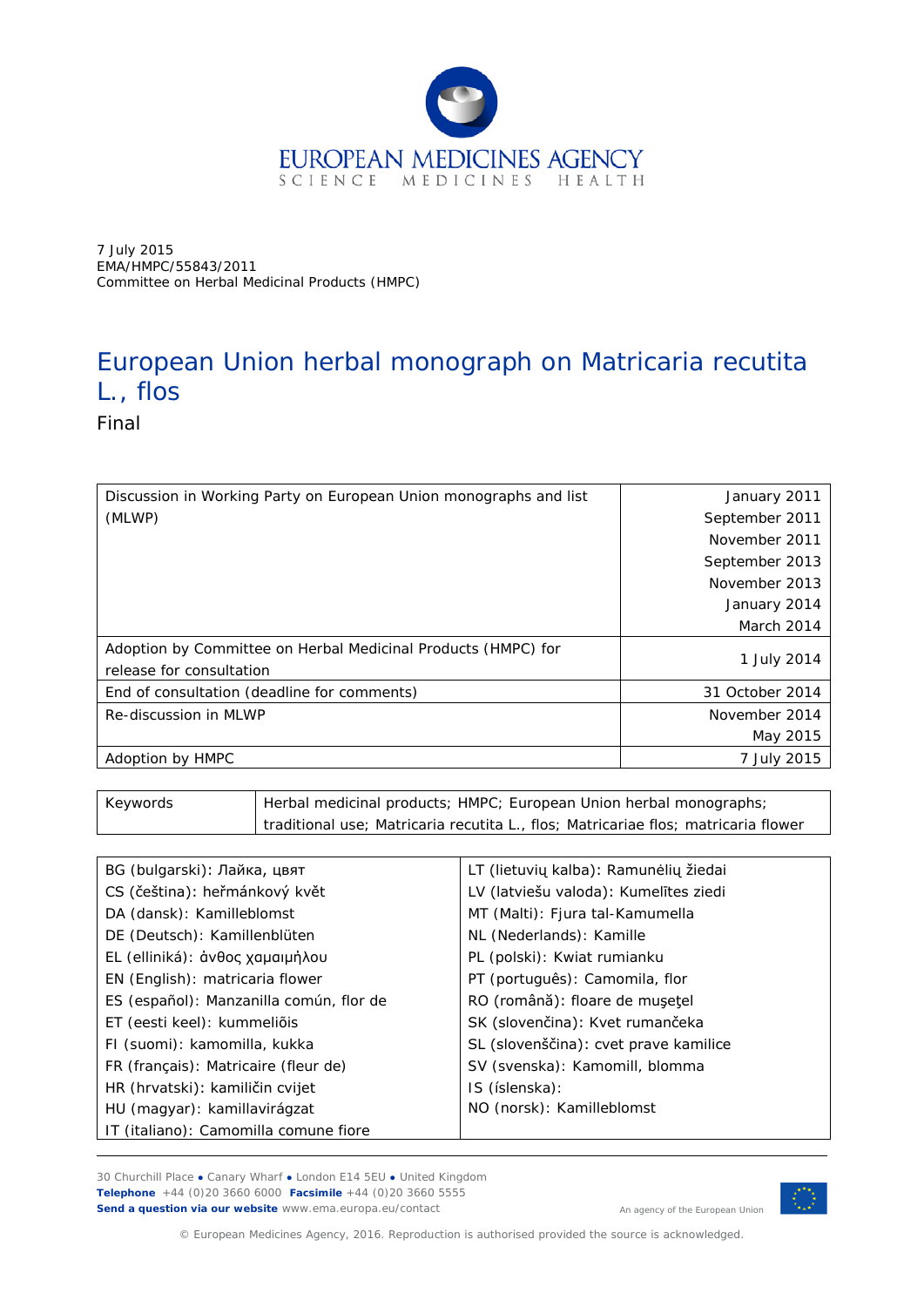# **European Union herbal monograph on** *Matricaria recutita* **L., flos**

# **1. Name of the medicinal product**

To be specified for the individual finished product.

# **2. Qualitative and quantitative composition[1,](#page-1-0)[2](#page-1-1)**

| Well-established use |    | <b>Traditional use</b>                                                                                                       |
|----------------------|----|------------------------------------------------------------------------------------------------------------------------------|
|                      |    | With regard to the registration application of Article<br>16d(1) of Directive 2001/83/EC as amended                          |
|                      |    | Matricaria recutita L., flos (matricaria flower)                                                                             |
|                      |    | i) Herbal substance                                                                                                          |
|                      |    | As defined in the Ph. Eur. monograph.                                                                                        |
|                      |    | ii) Herbal preparations                                                                                                      |
|                      | a) | Comminuted herbal substance                                                                                                  |
|                      | b) | Liquid extract (DER 1:1), extraction solvent:<br>ethanol 96% V/V: water: ammonia solution<br>10% m/m $(50:47.5:2.5)^3$       |
|                      | C) | Liquid extract (DER 1:4.3-5.7), extraction<br>solvent: ethanol 96% V/V: water: ammonia<br>solution 10% m/m $(50:47.5:2.5)^3$ |
|                      | d) | Liquid extract (DER 1:1), extraction solvent:<br>ethanol 48% V/V: ammonia solution 10% m/m<br>$(39:1)^3$                     |
|                      | e) | Liquid extract (DER 1:1), extraction solvent:<br>ethanol 45% V/V: ammonia solution 10% m/m<br>(14.7:1)                       |
|                      | f) | Dry extract (DER 4-7:1), extraction solvent:<br>ethanol 50% m/m                                                              |
|                      | g) | Liquid extract (DER 1:1.7-2.6), extraction<br>solvent: ethanol 48% V/V                                                       |
|                      | h) | Liquid extract (DER 1:1), extraction solvent:<br>ethanol 55% V/V                                                             |
|                      | i) | Liquid extract (DER 1:2), extraction solvent:<br>ethanol 70% V/V                                                             |
|                      | j) | Liquid extract (DER 1:4.1-4.6), extraction<br>solvent: ethanol 55% V/V: Poloxamer 188<br>(993:3)                             |
|                      | k) | Liquid extract (DER 1:1.8-2.1), extraction<br>solvent: ethanol 52% V/V: macrogol<br>hydroxystearate (99.5:0.5)               |

<span id="page-1-0"></span> $1$  The declaration of the active substance(s) for an individual finished product should be in accordance with relevant herbal

quality guidance.<br><sup>2</sup> The material complies with the Ph. Eur. monograph (ref.: 0404).

<span id="page-1-2"></span><span id="page-1-1"></span><sup>&</sup>lt;sup>3</sup> The material complies with the Ph. Eur. monograph (ref.: 1544).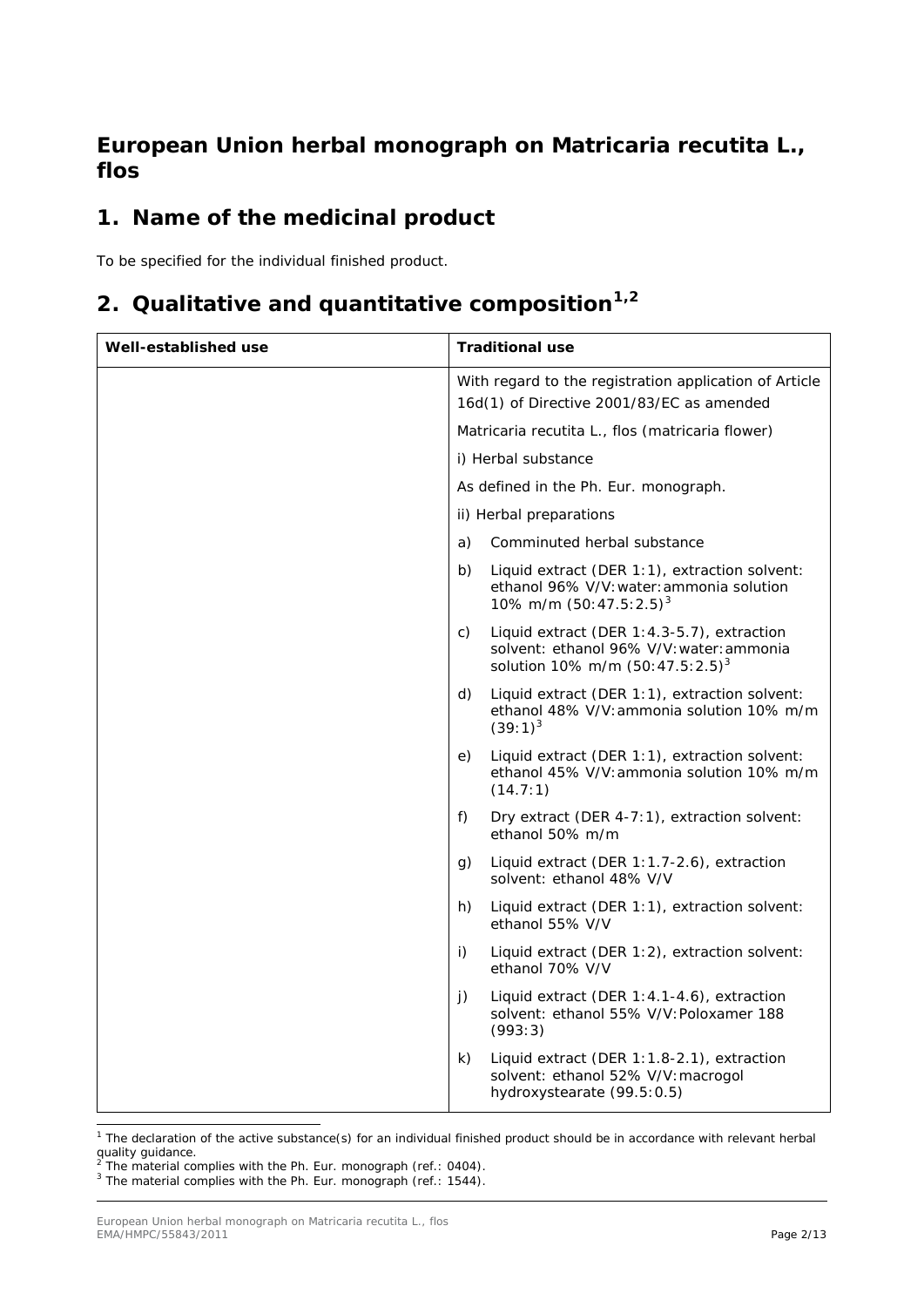| Well-established use |         | <b>Traditional use</b>                                                                                                                                                            |
|----------------------|---------|-----------------------------------------------------------------------------------------------------------------------------------------------------------------------------------|
|                      | $\vert$ | Liquid extract (DER $1:4-4.5$ ) extraction<br>solvent: ethanol 38.5% m/m (containing<br>1.36% sodium acetate trihydrate, 0.45%<br>sodium ascorbate and 0.41% sodium<br>hydroxide) |
|                      |         | m) Liquid extract (DER 2.7-5.5:1), extraction<br>solvent: ethanol 95.4% V/V (containing<br>0.22% sodium acetate, 0.12% sodium<br>hydroxide)                                       |
|                      | n)      | Dry extract (DER 11-16:1), extraction solvent:<br>ethanol 95.4% V/V (containing 0.22% sodium<br>acetate, 0.12% sodium hydroxide)                                                  |
|                      | O       | Liquid extract (DER $1:2-2.8$ ), extraction<br>solvent: propan-2-ol 48% V/V                                                                                                       |

# **3. Pharmaceutical form**

| Well-established use | <b>Traditional use</b>                                                                                          |
|----------------------|-----------------------------------------------------------------------------------------------------------------|
|                      | Herbal substance or comminuted herbal substance<br>as herbal tea for oral use and inhalation.                   |
|                      | Herbal preparations in liquid dosage forms for oral<br>use.                                                     |
|                      | Herbal substance or comminuted herbal substance<br>for infusion preparation for oromucosal or<br>cutaneous use. |
|                      | Herbal preparations in liquid dosage forms for<br>preparation of dilutions for oromucosal or<br>cutaneous use.  |
|                      | Herbal preparations in liquid dosage forms for<br>preparation of dilutions for steam inhalation.                |
|                      | Herbal preparations in semi-solid dosage forms for<br>cutaneous use.                                            |
|                      | Herbal preparations in liquid dosage forms for use<br>as bath additives.                                        |
|                      | The pharmaceutical form should be described by<br>the European Pharmacopoeia full standard term.                |

# **4. Clinical particulars**

### *4.1. Therapeutic indications*

| Well-established use | <b>Traditional use</b>                                                                            |
|----------------------|---------------------------------------------------------------------------------------------------|
|                      | Indication 1)                                                                                     |
|                      | Traditional herbal medicinal product used for the                                                 |
|                      | symptomatic treatment of minor gastro-intestinal<br>complaints such as bloating and minor spasms. |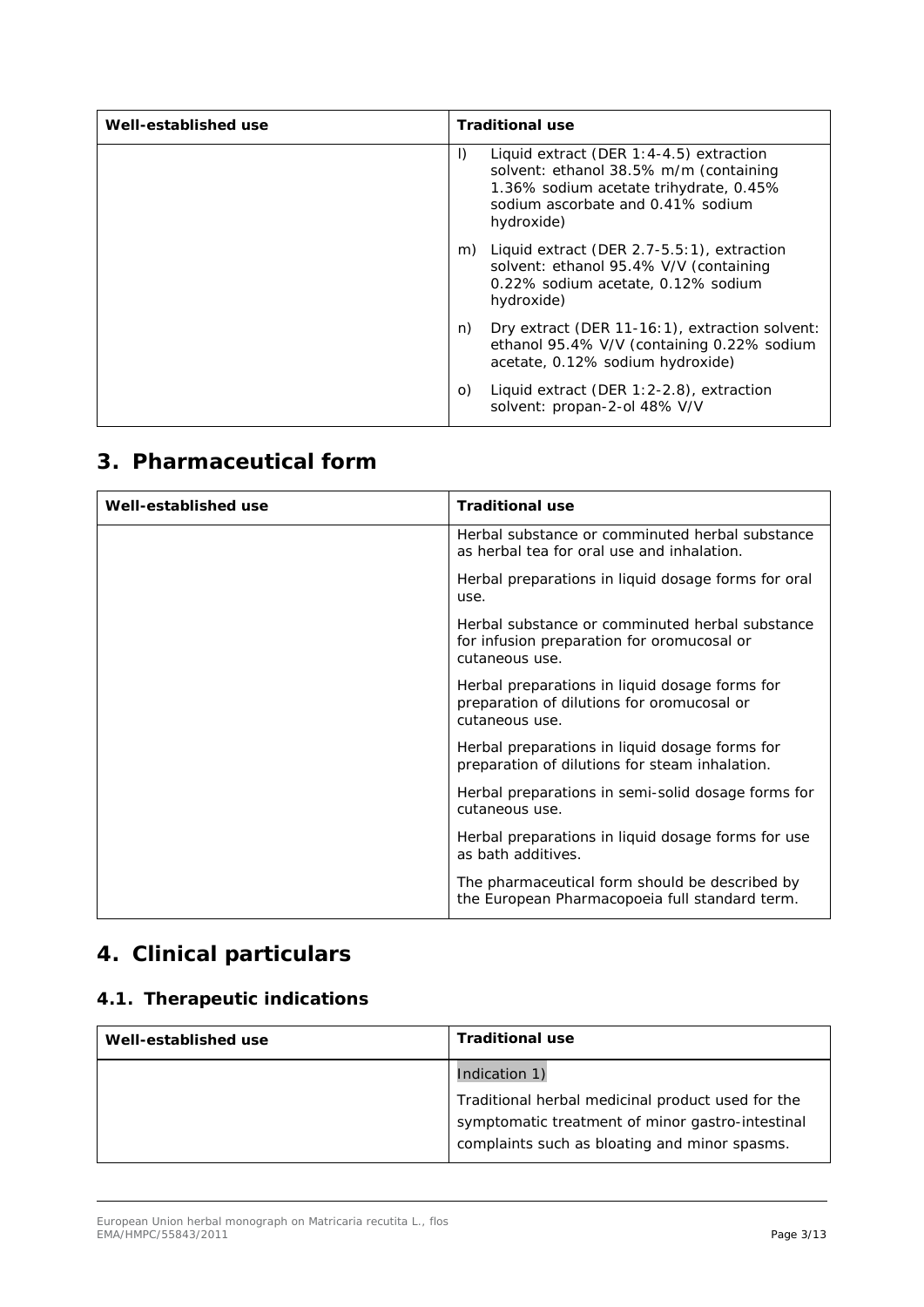| Well-established use | <b>Traditional use</b>                                                                                                                                                                                                          |
|----------------------|---------------------------------------------------------------------------------------------------------------------------------------------------------------------------------------------------------------------------------|
|                      | Indication 2)<br>Traditional herbal medicinal product used for the<br>relief of symptoms of common cold.                                                                                                                        |
|                      | Indication 3)<br>Traditional herbal medicinal product for the<br>treatment of minor ulcers and inflammations of the<br>mouth and throat.                                                                                        |
|                      | Indication 4)<br>Traditional herbal medicinal product used for<br>adjuvant therapy of irritations of skin and mucosae<br>in the anal and genital region, after serious<br>conditions have been excluded by a medical<br>doctor. |
|                      | Indication 5)<br>Traditional herbal medicinal product used for the<br>treatment of minor inflammation of the skin<br>(sunburn), superficial wounds and small boils<br>(furuncles).                                              |
|                      | The product is a traditional herbal medicinal<br>product for use in specified indications exclusively<br>based upon long-standing use.                                                                                          |

## *4.2. Posology and method of administration[4](#page-3-0)*

| Well-established use | <b>Traditional use</b>                                                                                                                                                                        |
|----------------------|-----------------------------------------------------------------------------------------------------------------------------------------------------------------------------------------------|
|                      | <b>Posology</b>                                                                                                                                                                               |
|                      | Preparation a)                                                                                                                                                                                |
|                      | Indication 1)                                                                                                                                                                                 |
|                      | Adolescents, adults and elderly<br>Single dose: 1.5-4 g of the herbal substance or<br>comminuted herbal substance in 150 ml of boiling<br>water as a herbal infusion<br>Daily dose: 3-4 times |
|                      | Children (6 months - 2 years)<br>Single dose: 0.5-1.0 g<br>Daily dose: 2-4 times                                                                                                              |
|                      | Children (2-6 years)<br>Single dose: $1.0-1.5$ g<br>Daily dose: 2-4 times                                                                                                                     |
|                      | Children (6-12 years)<br>Single dose: 1.5-3.0 g<br>Daily dose: 2-4 times                                                                                                                      |
|                      | Indication 2)                                                                                                                                                                                 |
|                      | Adolescents, adults and elderly<br>Single dose: 3-10 g of herbal substance<br>or comminuted herbal substance in 100 ml hot<br>water for inhalation                                            |

<span id="page-3-0"></span> <sup>4</sup> For guidance on herbal substance/herbal preparation administered as herbal tea or as infusion/decoction/macerate preparation, please refer to the HMPC 'Glossary on herbal teas' (EMA/HMPC/5829/2010 Rev.1).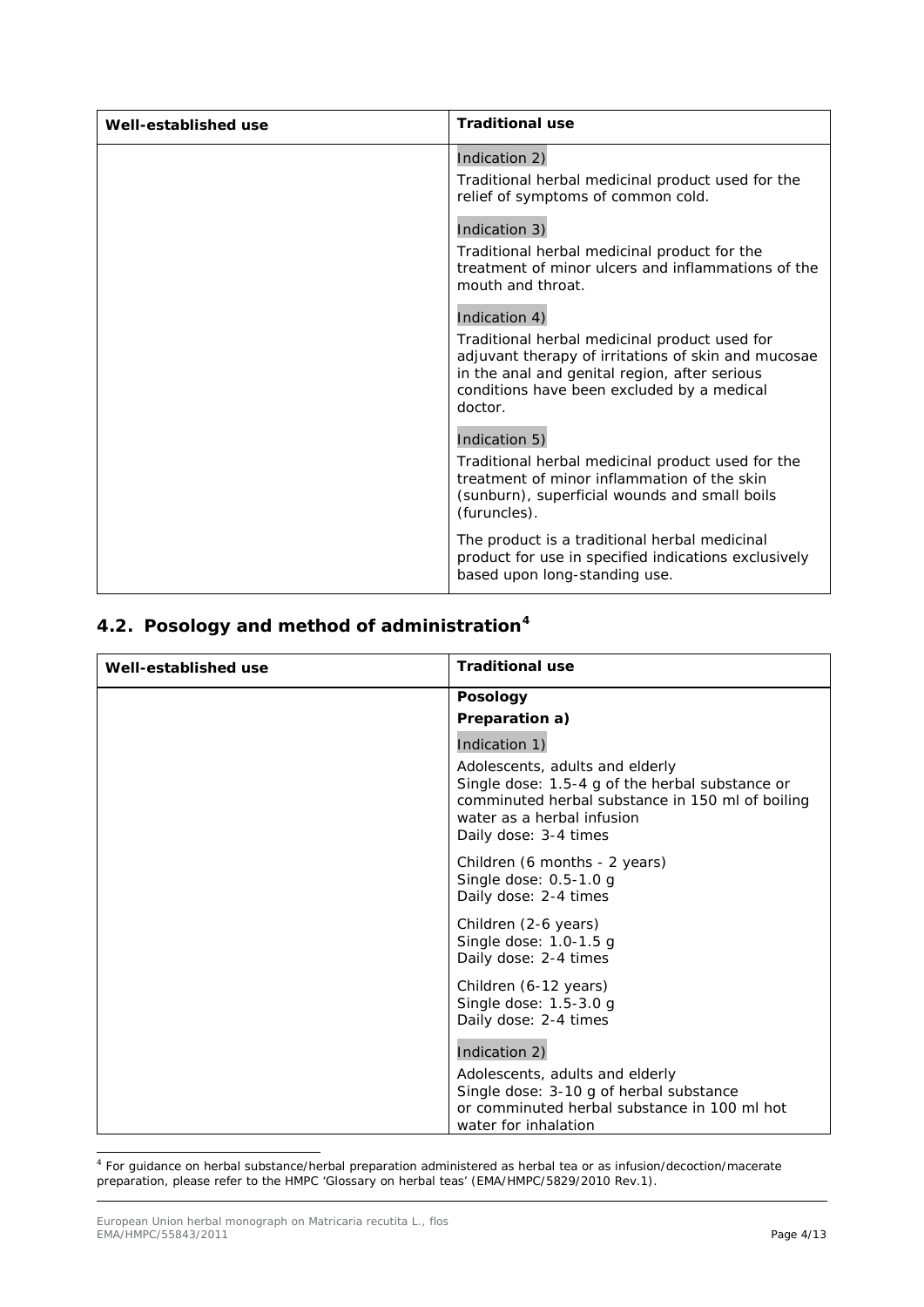| Well-established use | <b>Traditional use</b>                                                                                                                                                                                                                              |
|----------------------|-----------------------------------------------------------------------------------------------------------------------------------------------------------------------------------------------------------------------------------------------------|
|                      | Daily dose: several times                                                                                                                                                                                                                           |
|                      | Children (6-12 years)<br>Single dose: 2-5 g of herbal substance<br>or comminuted herbal substance in 100 ml hot<br>water for inhalation<br>Daily dose: 1-2 times                                                                                    |
|                      | Indication 3)<br>Adolescents, adults and elderly<br>Single dose: Herbal substance or comminuted<br>herbal substance for infusion preparation for<br>oromucosal use: 1-5 g in 100 ml water, for rinsing<br>and gargling<br>Daily dose: several times |
|                      | Indication 4)<br>Adolescents, adults and elderly<br>Single dose: 4.5-5 g herbal substance or<br>comminuted herbal substance per 1 I water for<br>infusion preparation for irrigation<br>Daily dose: several times                                   |
|                      | Indication 5)<br>Adolescents, adults and elderly<br>Single dose: 3-10 g herbal substance or<br>comminuted herbal substance in 100 ml water for<br>infusion preparation for washings and impregnated<br>dressings<br>Daily dose: several times       |
|                      | Preparation b)<br>Indication 1)<br>Adolescents, adults and elderly<br>Single dose: 2 g in 150 ml warm water<br>Daily dose: 3-4 times                                                                                                                |
|                      | Preparation c)                                                                                                                                                                                                                                      |
|                      | Indication 3) (for gargling or rinsing)<br>Indication 5) (for washing or impregnated<br>dressings)                                                                                                                                                  |
|                      | Adolescents, adults and elderly<br>Single dose: 10 ml in 150 ml warm water<br>Daily dose: 3-4 times                                                                                                                                                 |
|                      | Preparation d)<br>Indication 1)<br>Adolescents, adults and elderly<br>Single dose: 3 ml in 150 ml water<br>Daily dose: 3-4 times                                                                                                                    |
|                      | Indication 2)<br>Adolescents, adults and elderly<br>Single dose: 1 ml in 100 ml hot water for<br>inhalation<br>Daily dose: 1-2 times                                                                                                                |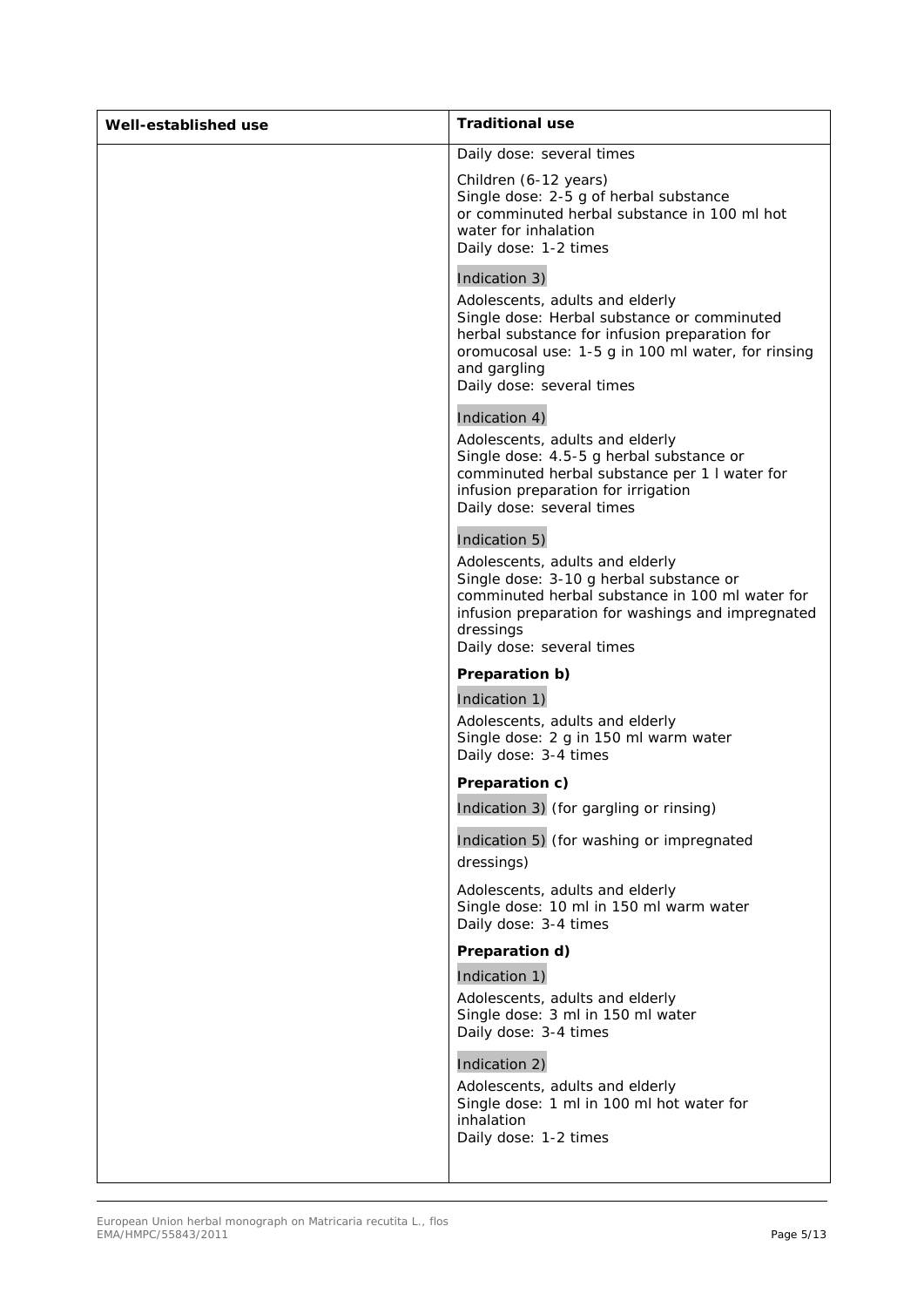| Well-established use | <b>Traditional use</b>                                                                                                                                                                                                                                                                                                                  |
|----------------------|-----------------------------------------------------------------------------------------------------------------------------------------------------------------------------------------------------------------------------------------------------------------------------------------------------------------------------------------|
|                      | Indication 3)<br>Adolescents, adults and elderly<br>Single dose: 1 ml in 100 ml waterfor gargling or<br>rinsing<br>Daily dose: several times<br>Indication 4)<br>Adolescents, adults and elderly<br>Single dose: 1 ml in 100 ml water for irrigations<br>Single dose: 5 ml per 1 I water for partial baths<br>Daily dose: several times |
|                      | Indication 5)<br>Adolescents, adults and elderly<br>Single dose: 1.5 ml in 150 ml water for<br>compresses and irrigation<br>Daily dose: several times                                                                                                                                                                                   |
|                      | Preparation e)<br>Indication 1)<br>Adolescents, adults and elderly<br>Single dose: 5 ml in 150 ml water<br>Daily dose: up to 4 times                                                                                                                                                                                                    |
|                      | Children (6-12 years)<br>Single dose: 2.5 ml in 150 ml water<br>Daily dose: up to 4 times                                                                                                                                                                                                                                               |
|                      | Indication 2)<br>Adolescents, adults and elderly<br>Single dose: 5 ml in 150 ml hot water for<br>inhalation<br>Daily dose: several times                                                                                                                                                                                                |
|                      | Indication 3)<br>Adolescents, adults and elderly<br>Single dose: 2.5 ml in 125 ml water for gargling or<br>rinsing<br>Daily dose: 3-4 times                                                                                                                                                                                             |
|                      | Indication 4)<br>Adolescents, adults and elderly<br>Single dose: 20 ml per 1 I water for compresses<br>and irrigation<br>Single dose: 10 ml per 1 I water for partial baths<br>Daily dose: several times                                                                                                                                |
|                      | Indication 5)<br>Adolescents, adults and elderly<br>Single dose: 20 ml per 1 I water for compresses<br>and irrigation<br>Single dose: 10 ml per 1 I water for partial baths<br>Daily dose: several times                                                                                                                                |
|                      | <b>Preparation f)</b> (in diluted liquid dosage forms<br>containing approximately 0.47% dry extract)                                                                                                                                                                                                                                    |
|                      | Indication 5) (sun burn)<br>Adolescents, adults and elderly<br>Single dose: apply few drops in a thin layer on the                                                                                                                                                                                                                      |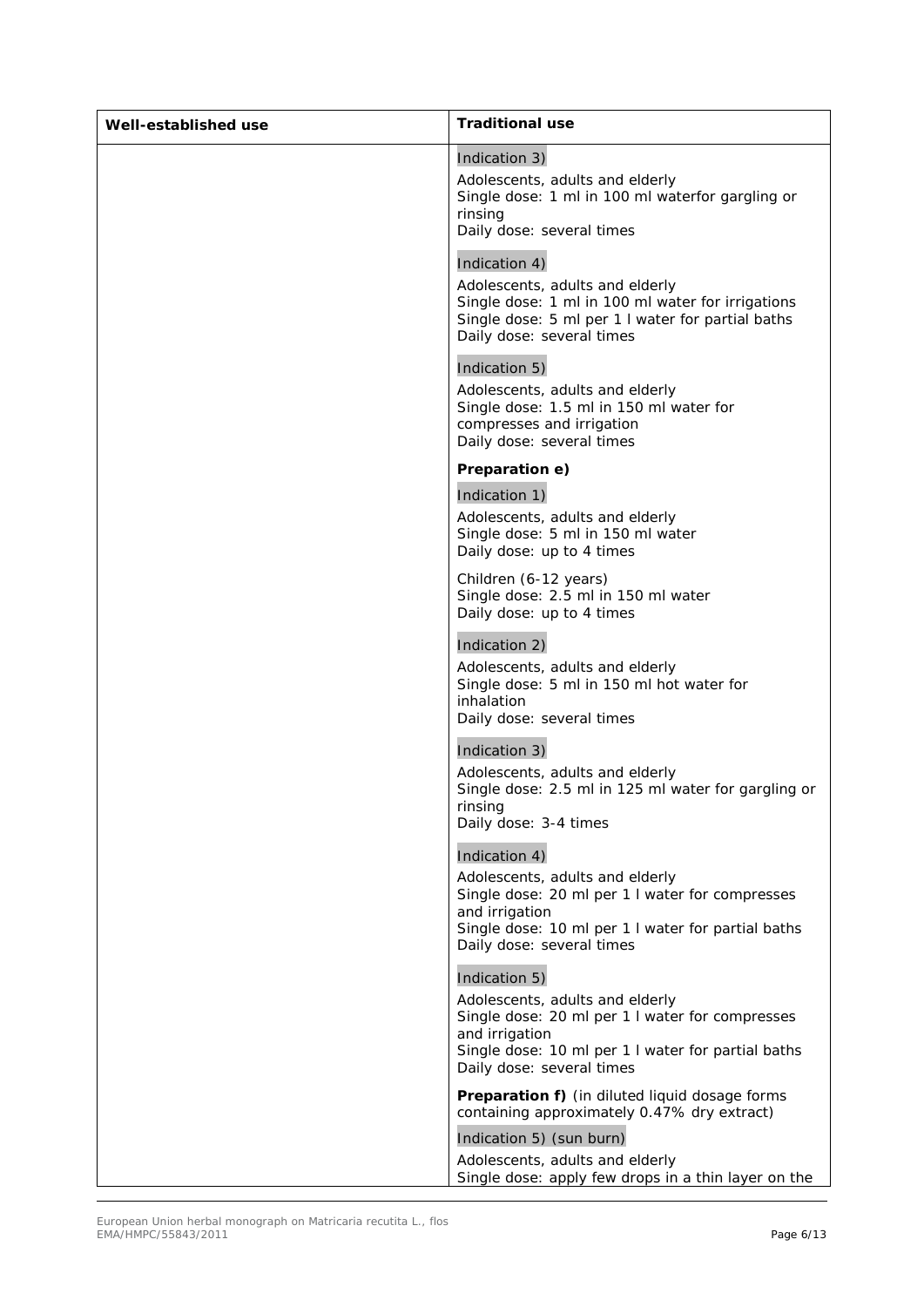| Well-established use | <b>Traditional use</b>                                                                                                                                                                                         |
|----------------------|----------------------------------------------------------------------------------------------------------------------------------------------------------------------------------------------------------------|
|                      | affected area<br>Daily dose: several times                                                                                                                                                                     |
|                      | Preparation g)                                                                                                                                                                                                 |
|                      | Indication 1) and 3)<br>Adolescents, adults and elderly<br>Single dose 1.5 ml in 150 ml water for oral use and<br>mouth rinsing or gargling<br>Daily dose: 3-4 times                                           |
|                      | Children (6-12 years)<br>Single dose: 0.7-1 ml in 150 ml water for oral use<br>and mouth rinsing or gargling<br>Daily dose: 3-4 times                                                                          |
|                      | Indication 2)                                                                                                                                                                                                  |
|                      | Adolescents, adults and elderly<br>Single dose: 15 ml per 1 I hot water for inhalation<br>Daily dose: 1-2 times                                                                                                |
|                      | Indication 4) and 5)                                                                                                                                                                                           |
|                      | Adolescents, adults and elderly<br>Single dose: 15 ml per 1 l hot water for<br>compresses and irrigation or partial baths<br>Daily dose: several times                                                         |
|                      | Preparation h)                                                                                                                                                                                                 |
|                      | Indication 2)                                                                                                                                                                                                  |
|                      | Adolescents, adults and elderly<br>Single dose: 15 ml per 1 I hot water for inhalation<br>Daily dose: 1-3 times                                                                                                |
|                      | Indication 3)                                                                                                                                                                                                  |
|                      | Adolescents, adults and elderly<br>Single dose: 1-2 ml in 150 ml warm water for<br>mouth rinsing or gargling<br>Daily dose: up to 4 times                                                                      |
|                      | Children (6-12 years)<br>Single dose: 0.5-1 ml in 150 ml warm water mouth<br>rinsing or gargling<br>Daily dose: up to 4 times                                                                                  |
|                      | Indication 4) and 5)                                                                                                                                                                                           |
|                      | Adolescents, adults and elderly<br>Single dose: 15 ml per 1 I warm water for<br>compresses and irrigation<br>Single dose: 15-30 ml per 5 I warm water for<br>partial baths<br>Daily dose: one to several times |
|                      | Preparation i)                                                                                                                                                                                                 |
|                      | Indication 1) and 3)                                                                                                                                                                                           |
|                      | Adolescents, adults and elderly<br>Single dose: 2.5-5 ml in 50-100 ml water<br>Daily dose: 3-4 times                                                                                                           |
|                      |                                                                                                                                                                                                                |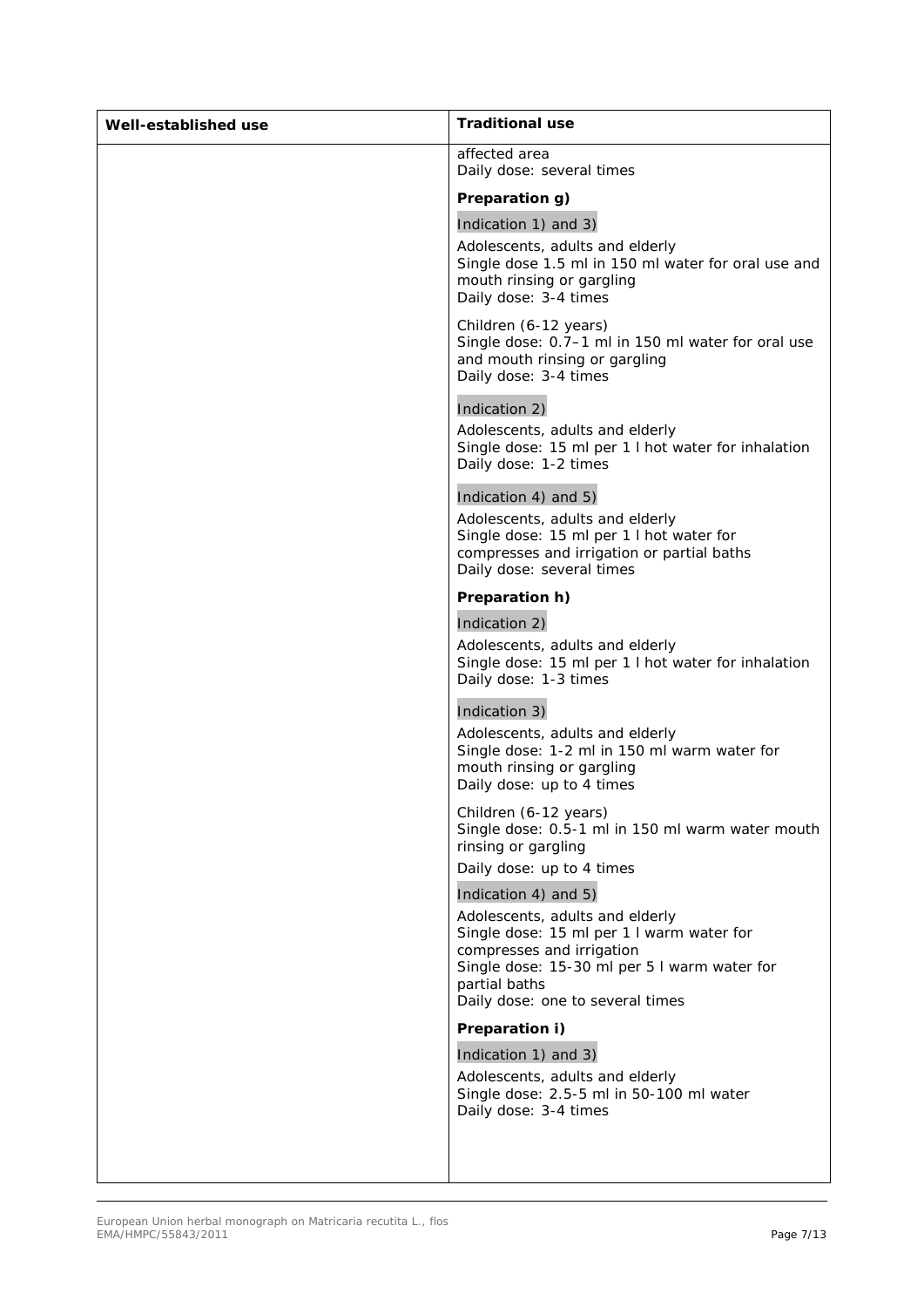| Well-established use | <b>Traditional use</b>                                                                                                                                                                                               |
|----------------------|----------------------------------------------------------------------------------------------------------------------------------------------------------------------------------------------------------------------|
|                      | Indication 5)<br>Adolescents, adults and elderly<br>Single dose: 5-10 ml in 100 ml water for washings<br>and compresses<br>Daily dose: several times                                                                 |
|                      | Preparation j)                                                                                                                                                                                                       |
|                      | Indication 1)<br>Adolescents, adults and elderly<br>Single dose: 5 ml in 150 ml warm water<br>Daily dose: 3-4 times                                                                                                  |
|                      | Indication 2)<br>Adolescents, adults and elderly<br>Single dose: 40 ml per 1 I hot water for inhalation<br>Daily dose: 1-2 times                                                                                     |
|                      | Indication 3)<br>Adolescents, adults and elderly<br>Single dose: 5 ml in 100 ml water for rinsing or<br>gargling<br>Daily dose: 3 times                                                                              |
|                      | Indication 4)<br>Adolescents, adults and elderly<br>Single dose: 20 ml per 1 I water for hip baths<br>Single dose: 40 ml per 1 I water for washings and<br>impregnated dressings<br>Daily dose: one to several times |
|                      | Indication 5)<br>Adolescents, adults and elderly<br>Single dose: 40 ml per 1 I water for irrigations and<br>impregnated dressings<br>Daily dose: one to several times                                                |
|                      | Preparation k)                                                                                                                                                                                                       |
|                      | Indication 1)<br>Adolescents, adults and elderly<br>Single dose: 1 g in 150 ml water<br>Daily dose: up to 4 times                                                                                                    |
|                      | Children (6-12 years)<br>Single dose: 0.7 g in 150 ml water<br>Daily dose: up to 4 times                                                                                                                             |
|                      | Indication 2)<br>Adolescents, adults and elderly<br>Single dose: 10-20 ml per 1 I hot water for<br>inhalation<br>Daily dose: one to several times                                                                    |
|                      | Indication 3)<br>Adolescents, adults and elderly<br>Single dose: 0.7-1.0 ml in 75 ml water for rinsing<br>or gargling<br>Daily dose: one to several times                                                            |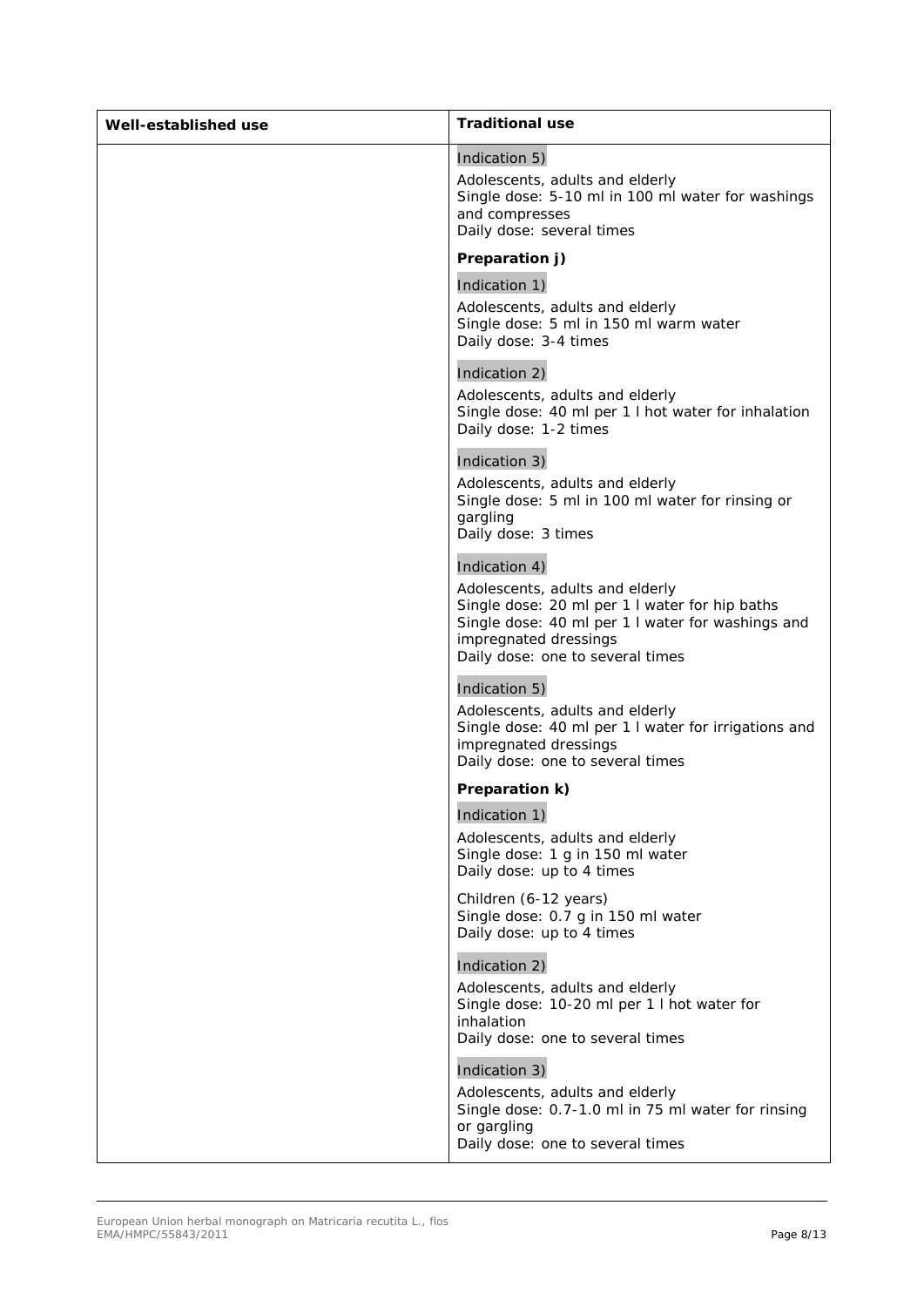| Well-established use | <b>Traditional use</b>                                                                                                                                                                                                                                                                                                                                               |
|----------------------|----------------------------------------------------------------------------------------------------------------------------------------------------------------------------------------------------------------------------------------------------------------------------------------------------------------------------------------------------------------------|
|                      | Indication 4)<br>Adolescents, adults and elderly<br>Single dose: 7.5-15 ml per 1 I water for partial<br>baths and irrigations<br>Daily dose: one to several times daily<br>Indication 5)<br>Adolescents, adults and elderly<br>Single dose: 10-20 ml per 1 I water for washing,<br>impregnated dressings and partial baths<br>Daily dose: one to several times daily |
|                      | Preparation I)<br>Indication 1)                                                                                                                                                                                                                                                                                                                                      |
|                      | Adolescents, adults and elderly<br>Single dose: 5 ml in 100 ml water<br>Daily dose: up to 4 times                                                                                                                                                                                                                                                                    |
|                      | Children from (6-12 years)<br>Single dose: 2-3 ml in 100 ml water<br>Daily dose: up to 4 times                                                                                                                                                                                                                                                                       |
|                      | Indication 2)<br>Adolescents, adults and elderly<br>Single dose: 20 ml per 1 I hot water for inhalation<br>Daily dose: 1-2 times                                                                                                                                                                                                                                     |
|                      | Indication 3)<br>Adolescents, adults and elderly<br>Single dose: 5 ml per 100 ml warm water for<br>rinsing or gargling Daily dose: 3 to several times                                                                                                                                                                                                                |
|                      | Indication 4) and 5)<br>Adolescents, adults and elderly<br>Single dose: 45 ml per 1 I water for washings,<br>impregnated dressings and irrigations<br>Daily dose: 1-2 times                                                                                                                                                                                          |
|                      | Single dose: 30 ml per 1 I water for partial bath or<br>hip bath<br>Daily dose: 1-2 times                                                                                                                                                                                                                                                                            |
|                      | Preparation m) in semi-solid dosage forms<br>(corresponding to app. 8% herbal substance)<br>Indication 4) and 5)                                                                                                                                                                                                                                                     |
|                      | Children (4 weeks - 12 years), adolescents, adults<br>and elderly<br>Single dose: apply a thin layer on the affected<br>area.<br>Daily dose: 2-3 times                                                                                                                                                                                                               |
|                      | Preparation n) in semi-solid dosage forms<br>(corresponding to app. 5.5% herbal substance).<br>Indication 4) and 5)                                                                                                                                                                                                                                                  |
|                      | Adolescents, adults and elderly<br>Single dose: apply a thin layer on the affected<br>area.                                                                                                                                                                                                                                                                          |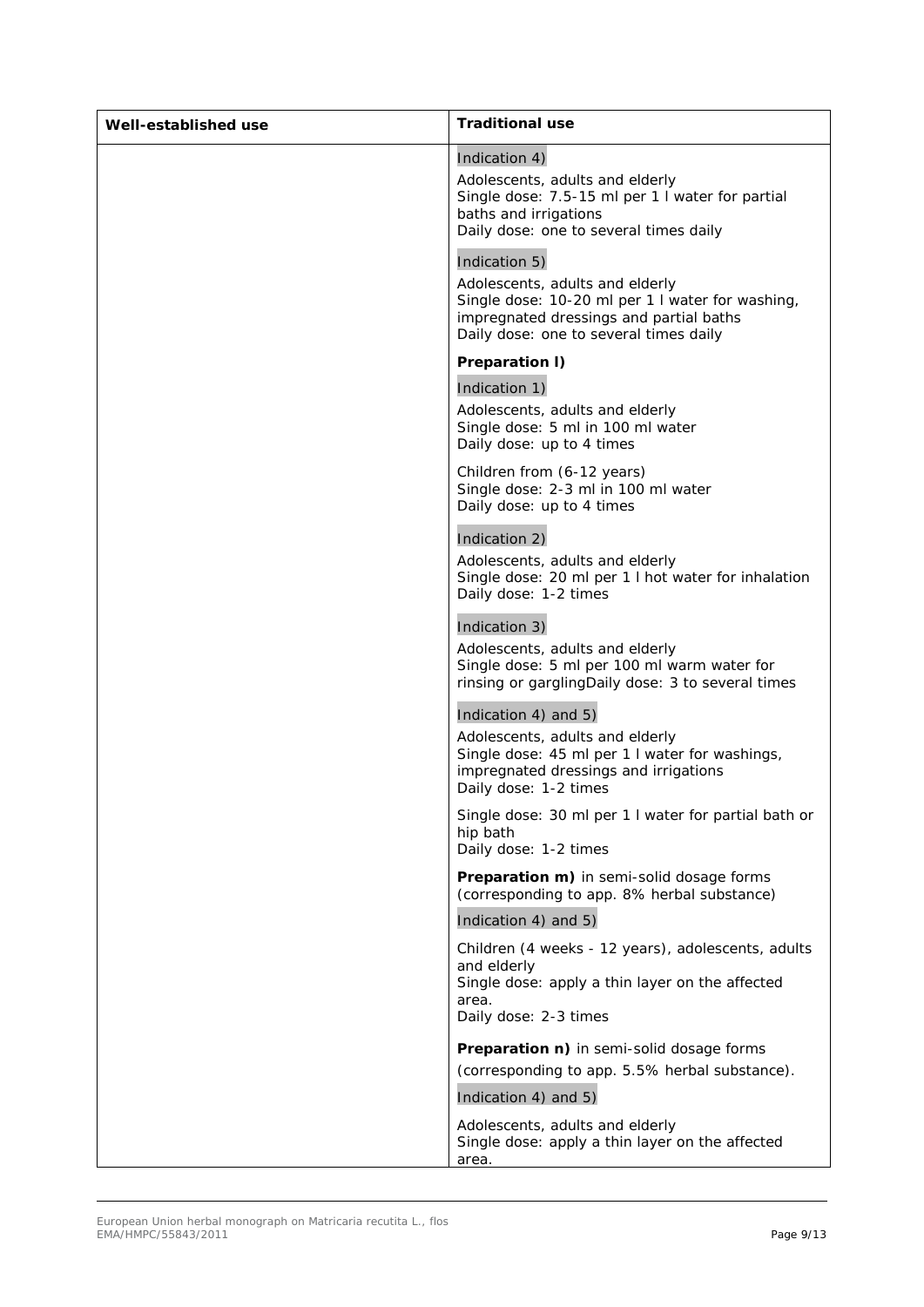| Well-established use | <b>Traditional use</b>                                                                                                                                             |
|----------------------|--------------------------------------------------------------------------------------------------------------------------------------------------------------------|
|                      | Daily dose: several times                                                                                                                                          |
|                      | Preparation o)                                                                                                                                                     |
|                      | Indication 4) and 5)                                                                                                                                               |
|                      | Adolescents, adults and elderly<br>Single dose: 20 ml per 1 I for compresses and<br>irrigation<br>Daily dose: one to several times                                 |
|                      | Single dose: 20-40 ml in 20-40 I water for partial<br>baths<br>Daily dose: one time                                                                                |
|                      | Single dose: 30 ml in 150 I water for full baths<br>Daily dose: one time                                                                                           |
|                      | Children (4 weeks - 12 years)<br>Single dose: 10-20 ml in 10-20 I water for baths<br>Daily dose: one time                                                          |
|                      | For all herbal preparations                                                                                                                                        |
|                      | The use is not recommended in specific age groups<br>as specified in 4.4 'special warnings and<br>precautions for use'.                                            |
|                      | <b>Duration of use</b>                                                                                                                                             |
|                      | If the symptoms persist more than one week<br>during the use of the medicinal product, a doctor<br>or a qualified health care practitioner should be<br>consulted. |
|                      | <b>Method of administration</b>                                                                                                                                    |
|                      | Indication 1) Oral use.                                                                                                                                            |
|                      | Indication 2) Inhalation.                                                                                                                                          |
|                      | Indication 3) Oromucosal use.                                                                                                                                      |
|                      | Indication 4) and 5) Cutaneous use, Use as bath<br>additive                                                                                                        |

#### *4.3. Contraindications*

| Well-established use | <b>Traditional use</b>                                                                                                                                                                              |
|----------------------|-----------------------------------------------------------------------------------------------------------------------------------------------------------------------------------------------------|
|                      | Hypersensitivity to the active substance and to<br>other plants of the Asteraceae (Compositae)<br>family.                                                                                           |
|                      | Use as bath additive:                                                                                                                                                                               |
|                      | Full baths are contraindicated in cases of open<br>wounds, large skin injuries, acute skin diseases,<br>high fever, severe infections, severe circulatory<br>disturbances and cardiac insufficency. |
|                      | Partial baths or hip baths are contraindicated in<br>cases of open wounds, large skin injuries, acute<br>skin diseases, high fever and severe infections.                                           |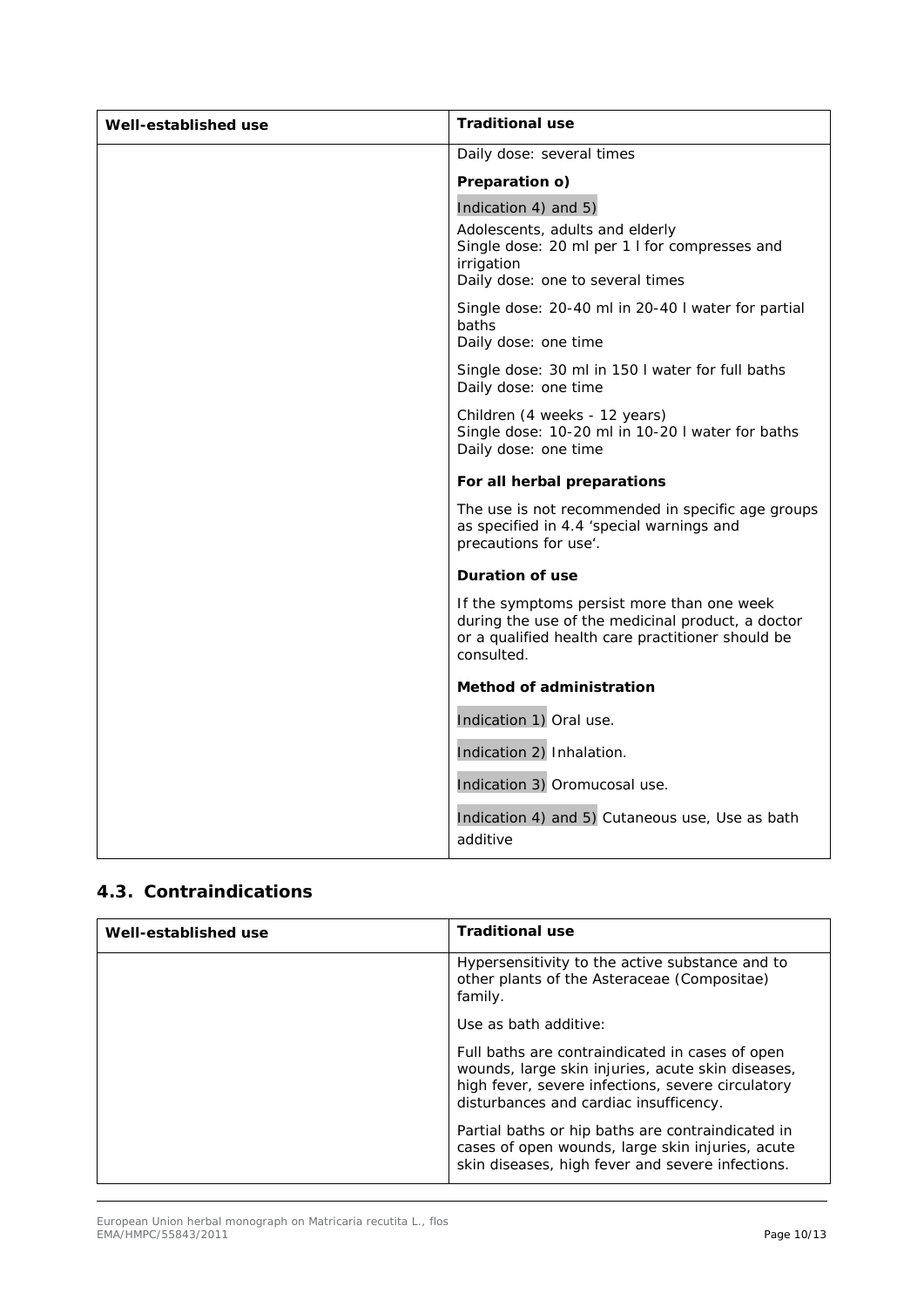| Well-established use | <b>Traditional use</b>                                                                                                                                                                                               |
|----------------------|----------------------------------------------------------------------------------------------------------------------------------------------------------------------------------------------------------------------|
|                      | All methods of administration                                                                                                                                                                                        |
|                      | The use of the herbal preparations b, c, d, f, i, j,<br>and n in children under 12 years of age has not<br>been established due to lack of adequate data.                                                            |
|                      | Indication 1)                                                                                                                                                                                                        |
|                      | The oral use of the herbal tea for children below 6<br>months of age has not been established due to<br>general considerations of nutrition and fluid intake.                                                        |
|                      | The oral use of herbal preparations e, g, k, I in<br>children under 6 years of age has not been<br>established due to lack of adequate data.                                                                         |
|                      | The oral use of herbal preparations b, d, i, j in<br>children under 12 years of age has not been<br>established due to lack of adequate data.                                                                        |
|                      | Indication 2)                                                                                                                                                                                                        |
|                      | The use of herbal preparations $d$ , e, g, h, j, k, l as<br>steam inhalation in children under 12 years of age<br>has not been established due to lack of adequate<br>data.                                          |
|                      | The use of herbal preparation a as steam<br>inhalation in children under 6 years of age has not<br>been established due to lack of adequate data.                                                                    |
|                      | Indication 3)                                                                                                                                                                                                        |
|                      | The use of herbal preparation h, for mouth washes<br>or gargling in children under 6 years of age has<br>not been established due to lack of adequate data.                                                          |
|                      | The use of herbal preparations a, c, d, e, i, j, k, l,<br>for mouth washes or gargling in children under 12<br>years of age has not been established due to lack<br>of adequate data.                                |
|                      | Indication 4)                                                                                                                                                                                                        |
|                      | The use of herbal preparation o, m for partial<br>baths or local cutenous use in children under 4<br>weeks of age has not been established due to lack<br>of adequate data.                                          |
|                      | The use of herbal preparations $a, d, e, g, h, j, k, l$ ,<br>n for partial baths or local cutaneous use in<br>children under 12 years of age has not been<br>established due to lack of adequate data.               |
|                      | Indication 5)                                                                                                                                                                                                        |
|                      | The use of herbal preparation m, o, for partial<br>baths or local cutaneous use in children under 4<br>weeks of age has not been established due to lack<br>of adequate data.                                        |
|                      | The use of herbal preparations a, c, d, e, f, g, i, j,<br>k, I, n (partially) for partial baths or local cutenous<br>use in children under 12 years of age has not been<br>established due to lack of adequate data. |
|                      | If the symptoms worsen during the use of the                                                                                                                                                                         |

# *4.4. Special warnings and precautions for use*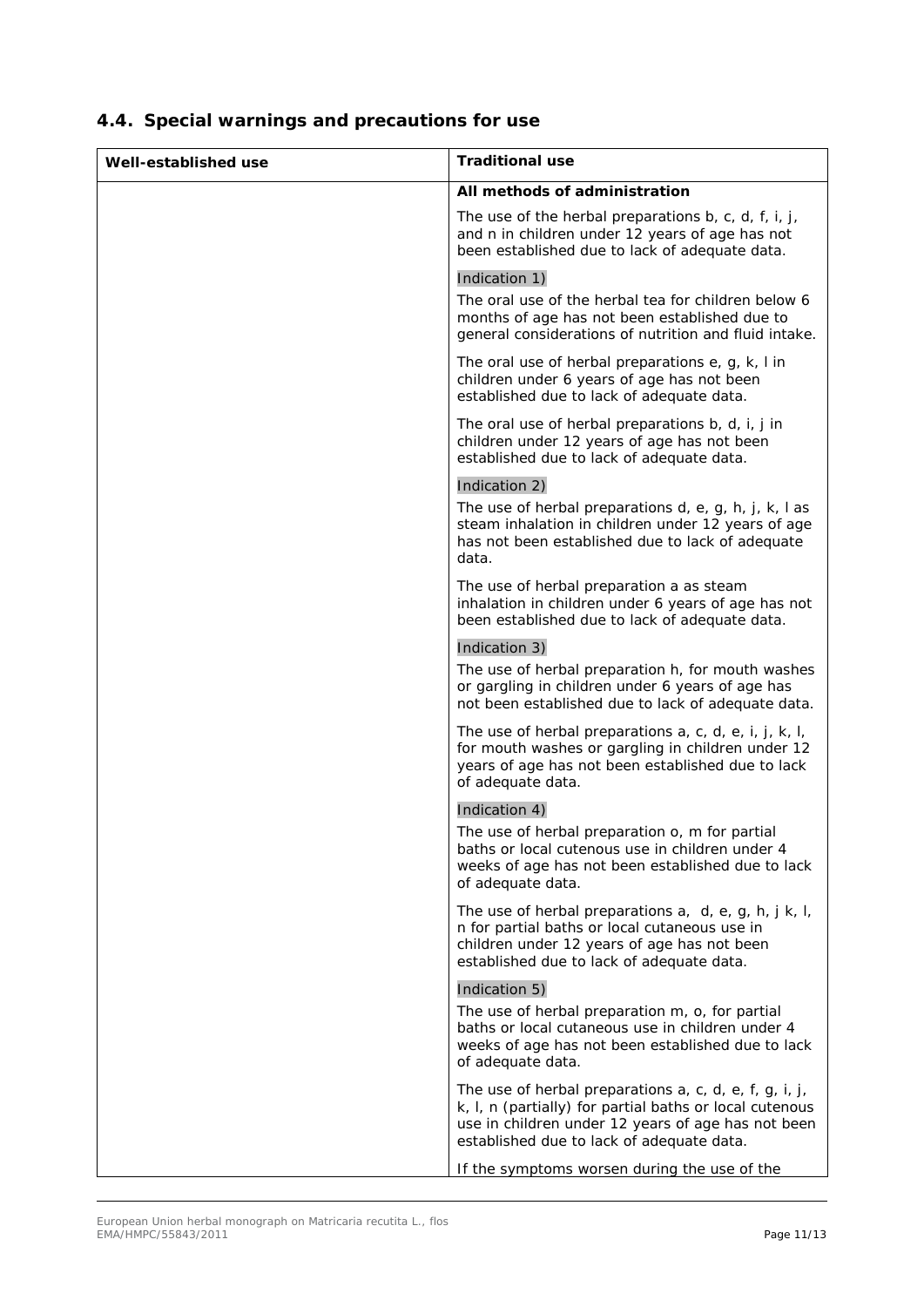| Well-established use | <b>Traditional use</b>                                                                                                                                                                                                                 |
|----------------------|----------------------------------------------------------------------------------------------------------------------------------------------------------------------------------------------------------------------------------------|
|                      | medicinal product, a doctor or a qualified health<br>care practitioner should be consulted.                                                                                                                                            |
|                      | For tinctures and preparations containing ethanol,<br>the appropriate labelling for ethanol, taken from<br>the 'Guideline on excipients in the label and<br>package leaflet of medicinal products for human<br>use', must be included. |

#### *4.5. Interactions with other medicinal products and other forms of interaction*

| Well-established use | <b>Traditional use</b>                                                                                                                                                                   |
|----------------------|------------------------------------------------------------------------------------------------------------------------------------------------------------------------------------------|
|                      | <b>Oral use:</b> For patients after renal transplantation<br>taking high dosages for longer periods (about two<br>months) interactions based on effects on CYP450<br>have been reported. |
|                      | Cutaneous, oromucosal use, inhalation, or as<br>bath additive:<br>None reported.                                                                                                         |

### *4.6. Fertility, pregnancy and lactation*

| Well-established use | <b>Traditional use</b>                                                                                                                                                                                 |
|----------------------|--------------------------------------------------------------------------------------------------------------------------------------------------------------------------------------------------------|
|                      | Preparation a)                                                                                                                                                                                         |
|                      | Safety during pregnancy and lactation has been<br>established.                                                                                                                                         |
|                      | If applicable before nursing the baby the nipples<br>should be cleaned of matricaria containing<br>products for cutaneous use to prevent a<br>sensitization of the baby.                               |
|                      | Preparation b) to o)                                                                                                                                                                                   |
|                      | Safety during pregnancy and lactation has not<br>been established. In the absence of sufficient data.<br>the use during pregnancy and lactation is not<br>recommended.<br>No fertility data available. |

#### *4.7. Effects on ability to drive and use machines*

| Well-established use | <b>Traditional use</b>                                                                    |
|----------------------|-------------------------------------------------------------------------------------------|
|                      | No studies on the effect on the ability to drive and<br>use machines have been performed. |

### *4.8. Undesirable effects*

| Well-established use | <b>Traditional use</b>                                                                                  |
|----------------------|---------------------------------------------------------------------------------------------------------|
|                      | Hypersensitivity reactions including severe allergic<br>reaction (dyspnoea, Quincke's disease, vascular |